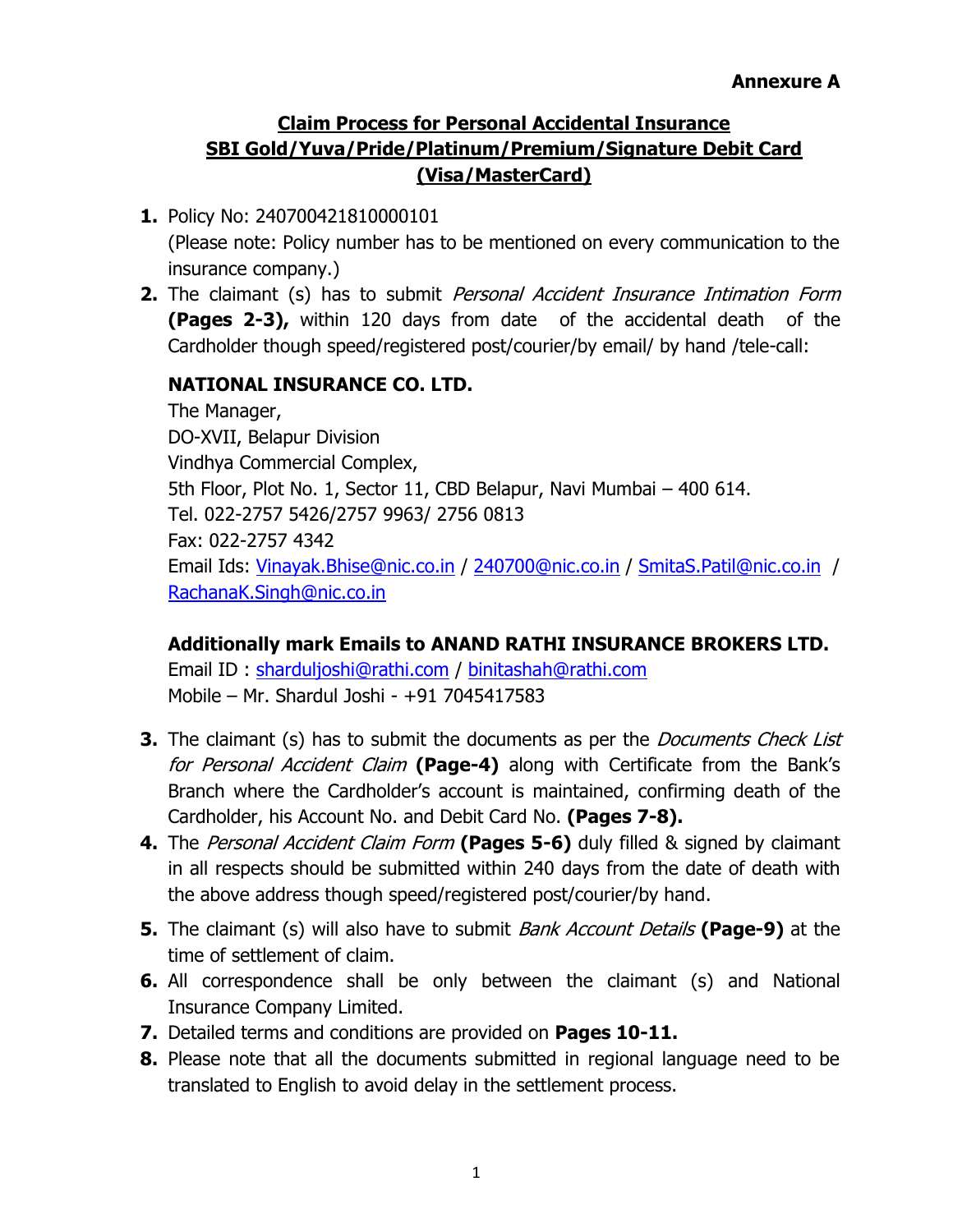### **Schedule I**

## **नेशनल इन्श्योरेन्शस कम्पनी लललिटेड**

(भारत सरकार का उपक्रम)

ं । बेलापूर मण्डल कार्यालयः विंध्या कमर्शियल काम्पलेक्स, 5वी मंजिल, प्लाट क्र. 1,<br>निशनल इन्श्योरेन्स

सेक्टर 11, सी. बी. डी. बेलापूर, नवी मुंबई – 400 614

## **National Insurance**



Tel. 2757 5426/2757 9963 (D): 2756 0813 Fax: 2757 4342, website: www.nationalinsuranceindia.com Email Ids: Vinayak.Bhise@nic.co.in / 240700@nic.co.in / SmitaS.Patil@nic.co.in / RachanaK.Singh@nic.co.in (Registered & Head Office: 3, Middleton Street, Kolkata – 700 071)

### **Personal Accident Insurance Intimation Form on SBI Debit Card**

This form is not to be taken as an admission of liability.

 Date: \_\_\_\_\_\_\_\_\_\_\_\_\_\_\_\_\_\_\_ Place: \_\_\_\_\_\_\_\_\_\_\_\_\_\_\_\_\_\_

#### **Policy No: 240700421810000101**

| 1.  | Name of SBI Debit Card Holder                                                                                                              |                     |       |
|-----|--------------------------------------------------------------------------------------------------------------------------------------------|---------------------|-------|
| 2.  | Address of the Cardholder                                                                                                                  |                     |       |
| 3.  | Age of the Cardholder                                                                                                                      |                     |       |
| 4.  | SBI Debit Card No.                                                                                                                         |                     |       |
| 5.  | Type of SBI Debit Card                                                                                                                     |                     |       |
| 6.  | Account No.                                                                                                                                |                     |       |
|     | Date of Accident                                                                                                                           | Date:               | Time: |
|     | Date of Death                                                                                                                              | Date:               | Time: |
| 7.  | Where the accident did took place?                                                                                                         |                     |       |
|     | How did the accident occur?                                                                                                                |                     |       |
| 8.  | Name of the SBI Branch and Branch<br>Code where the Cardholder's account                                                                   | <b>Branch Name:</b> |       |
|     | is maintained                                                                                                                              | Branch Code:        |       |
| 9.  | Personal Accident<br>Insurance<br>Cover<br>to the extent<br>Claim amount<br>as<br>applicable<br>to the<br>Card<br>Variant<br>(Air/Non-Air) | Rs.                 |       |
| 10. | Name of Claimant                                                                                                                           |                     |       |
| 11. | <b>Full Address of Claimant</b>                                                                                                            |                     |       |

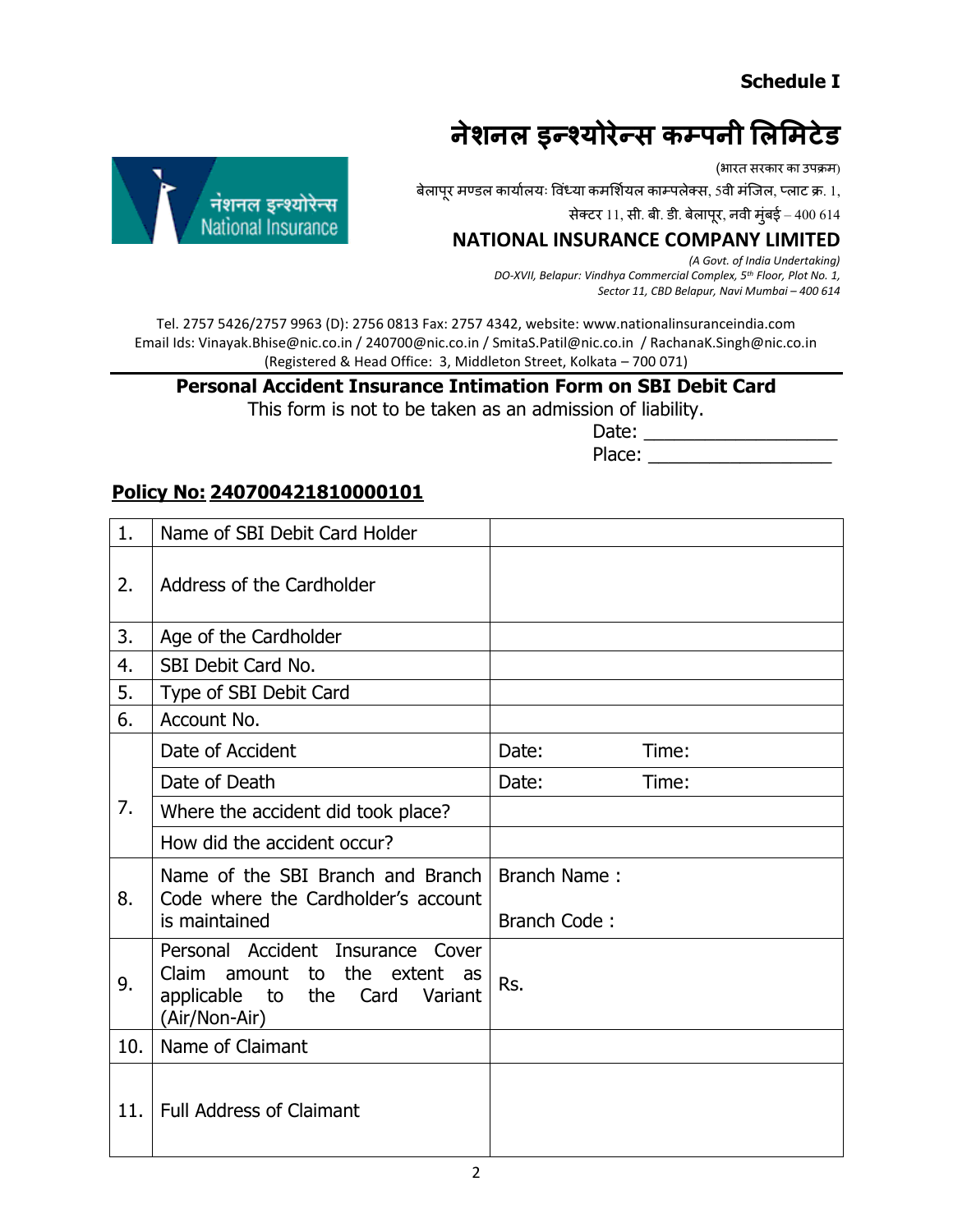| 12 | Name of Person who intimate the<br>claim |  |
|----|------------------------------------------|--|
| 13 | Contact No (Compulsory)                  |  |
| 14 | Email ID for Further Communication       |  |

**[Signature]**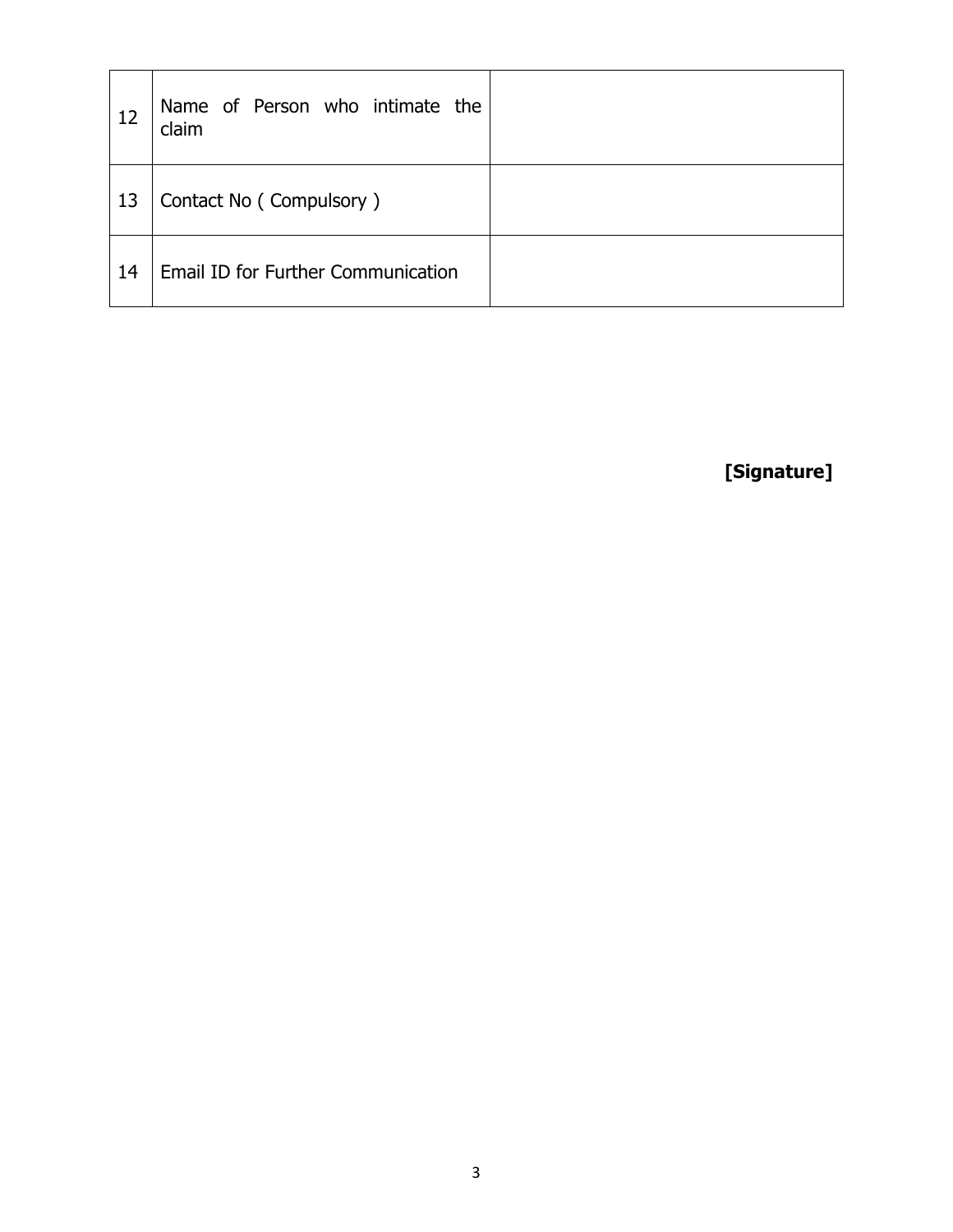#### **Schedule II**

## **नेशनल इन्श्योरेन्शस कम्पनी लललिटेड**

(भारत सरकार का उपक्रम)

ं पुरुष कार्यालयः विध्या कमर्शियल काम्पलेक्स, 5वी मंजिल, प्लाट क्र. 1, **निशनल इन्श्योरेन्स** 

सेक्टर 11, सी. बी. डी. बेलापूर, नवी मुंबई – 400 614

# **National Insurance**

 *(A Govt. of India Undertaking) DO-XVII, Belapur : Vindhya Commercial Complex, 5th Floor, Plot No. 1, Sector 11, CBD Belapur, Navi Mumbai – 400 614*

Tel. 2757 5426/2757 9963 (D): 2756 0813 Fax: 2757 4342, website: www.nationalinsuranceindia.com Email Ids: Vinayak.Bhise@nic.co.in / 240700@nic.co.in / SmitaS.Patil@nic.co.in / RachanaK.Singh@nic.co.in **(Registered & Head Office: 3, Middleton Street, Kolkata – 700 071) \_\_\_\_\_\_\_\_\_\_\_\_\_\_\_\_\_\_\_\_\_\_\_\_\_\_\_\_\_\_\_\_\_\_\_\_\_\_\_\_\_\_\_\_\_\_\_\_\_\_\_\_\_\_\_\_\_\_\_\_\_\_\_\_\_\_\_\_\_\_\_\_\_\_\_\_\_\_\_\_\_\_\_\_\_\_\_\_\_\_\_\_\_\_\_\_\_\_\_\_\_\_\_\_\_\_\_\_\_\_\_\_\_\_\_\_\_**

#### **Documents Check List for Personal Accident Claim**

| Sr  | <b>Documents</b>                                                                                      |  |
|-----|-------------------------------------------------------------------------------------------------------|--|
| 1.  | Copy of claim intimation letter to be sent to<br>National Insurance Company Limited                   |  |
| 2.  | Claim form duly filled up.                                                                            |  |
| 3.  | Bank Certificate (Schedule                                                                            |  |
| 4.  | <b>Bank Details of Claimant (Schedule</b>                                                             |  |
| 5.  | Certified copy of Police Report and F.I.R./<br>Panchnama.                                             |  |
| 6.  | Copy of Post Mortem (Autopsy Report as per PM<br>report).                                             |  |
| 7.  | Medical Certificate from $1st$ attending Doctor in<br>case of death after accidental hospitalization. |  |
| 8.  | Original Death Certificate                                                                            |  |
| 9.  | Aadhar Card of the Cardholder                                                                         |  |
| 10. | Affidavit from Legal Heir(s)                                                                          |  |
| 11. | <b>Original Debit Card</b>                                                                            |  |

Documents from serial no. 3 to 9 need to be duly attested by issuing authority or police authority official.

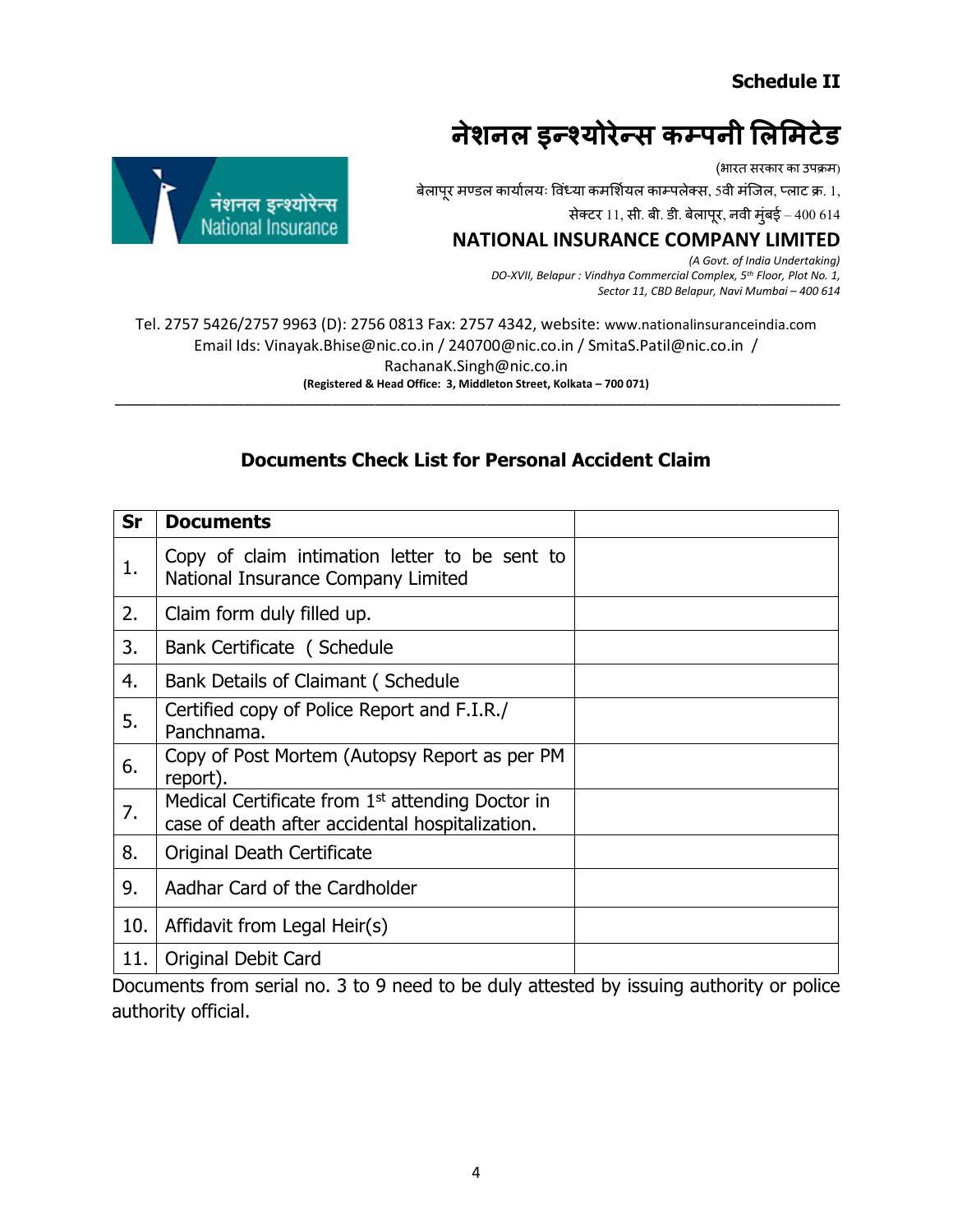### **Schedule III नेशनल इन्श्योरेन्शस कम्पनी लललिटेड**

(भारत सरकार का उपक्रम)

्र्णिति काम्पलेक्स, ऽवी मंजिल, प्लाट क्र. 1, वोशनल - इन्श्योरेन्स - बेलापूर मण्डल कार्यालयः विध्या कमर्शियल काम्पलेक्स, 5वी मंजिल, प्लाट क्र. 1, अपे ती द्या काम्पलेक्स, 5वी मंजिल, प्लाट क्र. 1, अपे ती द्या काम्पलेक्स, 5व

सेक्टर 11, सी. बी. डी. बेलापूर, नवी मुंबई – 400 614

### **National Insurance**

 *(A Govt. of India Undertaking) DO-XVII, Belapur: Vindhya Commercial Complex, 5th Floor, Plot No. 1, Sector 11, CBD Belapur, Navi Mumbai – 400 614*

Tel. 2757 5426/2757 9963 (D): 2756 0813 Fax: 2757 4342, website: www.nationalinsuranceindia.com Email Ids: Vinayak.Bhise@nic.co.in / 240700@nic.co.in / SmitaS.Patil@nic.co.in / RachanaK.Singh@nic.co.in (Registered & Head Office: 3, Middleton Street, Kolkata – 700 071)

### **Personal Accident Claim Form**

If the Insured is unable to complete this form, it may be filled up on his behalf. The Insurers do not admit liability by issuing this form

Policy No: 240700421810000101 Claim No:

(to be filled by National Insurance Company Limited)

| 1.  | Name of SBI Debit Card Holder                                                                 |                     |       |
|-----|-----------------------------------------------------------------------------------------------|---------------------|-------|
| 2.  | Address of the Cardholder                                                                     |                     |       |
| 3.  | Age of the Cardholder                                                                         |                     |       |
| 4.  | SBI Debit Card No.                                                                            |                     |       |
| 5.  | Type of SBI Debit Card                                                                        |                     |       |
| 6.  | Account No.                                                                                   |                     |       |
|     | Date of Accident                                                                              | Date:               | Time: |
|     | Date of Death                                                                                 | Date:               | Time: |
| 7.  | Where the accident did took place?                                                            |                     |       |
|     | How did the accident occur?                                                                   |                     |       |
| 8.  | Name of the SBI Branch and Branch<br>Code where the Cardholder's account                      | Branch Name:        |       |
|     | is maintained                                                                                 | <b>Branch Code:</b> |       |
| 9.  | Personal Accident Insurance Cover to<br>the extent as applicable to the Debit<br>Card variant | Rs.                 |       |
| 10. | Name of Claimant                                                                              |                     |       |

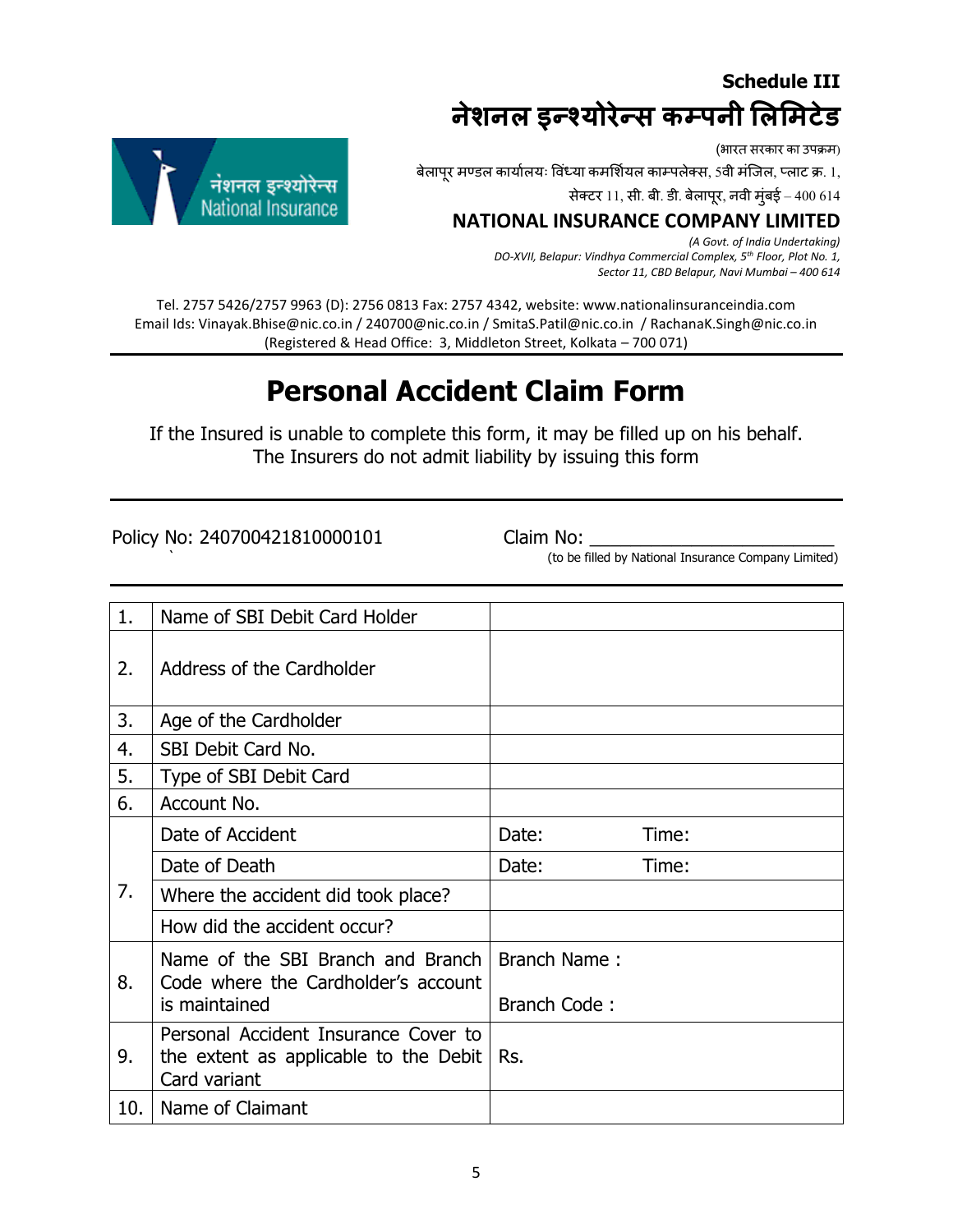| 11. | <b>Full Address of Claimant</b>     |  |
|-----|-------------------------------------|--|
| 12  | Contact No of Claimant (Compulsory) |  |
| 13  | Email ID for Further Communication  |  |

**[Signature of Claimant]**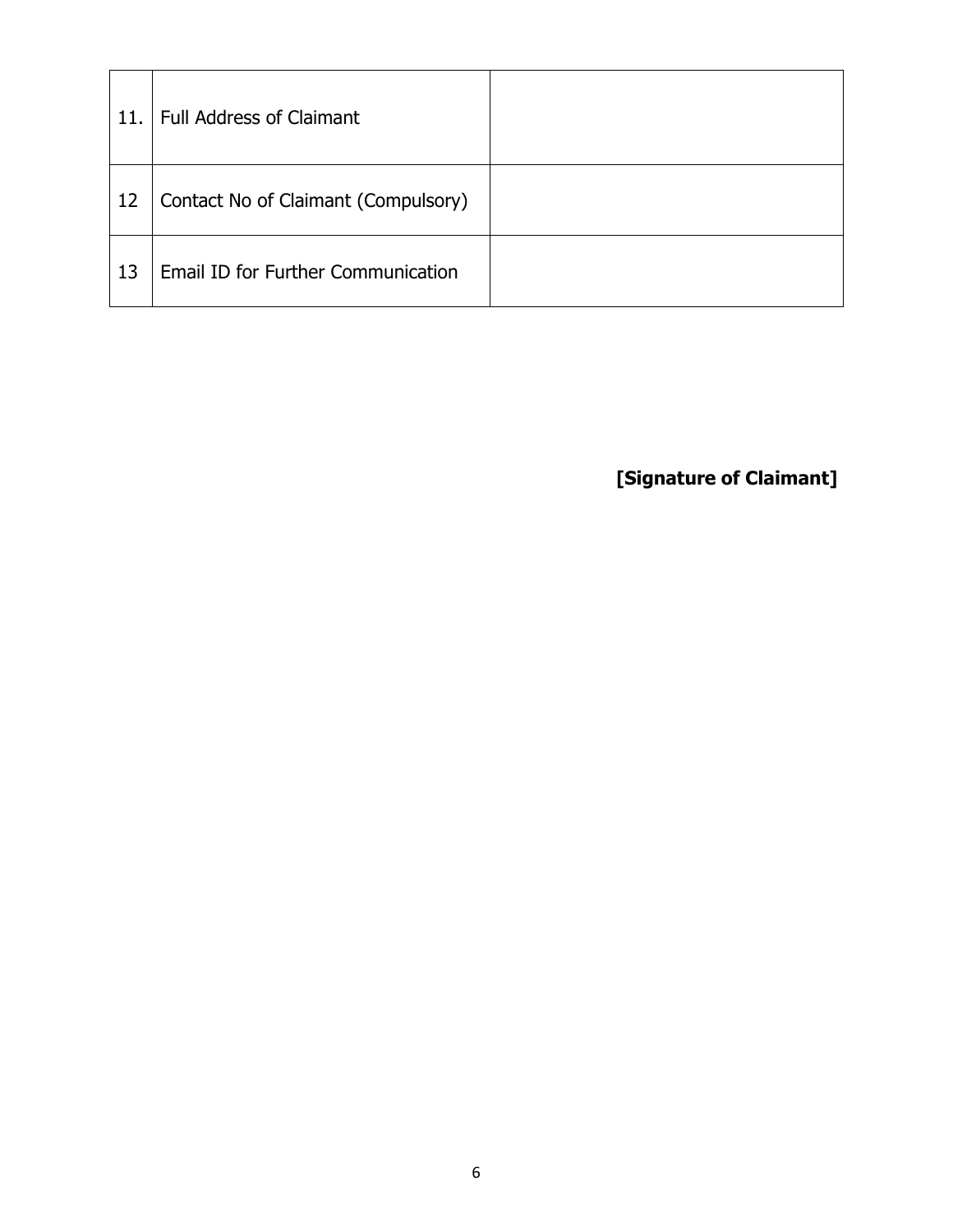**\_\_\_\_\_\_\_\_\_\_\_\_\_\_\_\_\_\_\_\_\_\_\_\_\_\_\_\_\_\_\_\_\_\_\_\_\_\_\_\_\_\_\_\_\_\_\_\_\_\_\_\_\_\_\_\_\_\_\_\_\_**

|                                            | SBI of India,                                          |                                                                                                                                             |  |
|--------------------------------------------|--------------------------------------------------------|---------------------------------------------------------------------------------------------------------------------------------------------|--|
|                                            | Branch Name: __________________: Code No____________   |                                                                                                                                             |  |
|                                            | Address: _________________________                     |                                                                                                                                             |  |
|                                            |                                                        |                                                                                                                                             |  |
| Email: <u>__________________@sbi.co.in</u> |                                                        |                                                                                                                                             |  |
|                                            |                                                        |                                                                                                                                             |  |
|                                            | Ref No.                                                |                                                                                                                                             |  |
|                                            |                                                        | Policy No: 240700421810000101<br><b>Personal Accident Insurance Claim on SBI Debit Card</b><br><b>SBI Debit Card No. SBI Debit Card No.</b> |  |
|                                            | This is to certify that Shri/Smt/Ms                    |                                                                                                                                             |  |
|                                            |                                                        |                                                                                                                                             |  |
|                                            | documents enclosed), is a SBI Debit Cardholder.        |                                                                                                                                             |  |
|                                            |                                                        |                                                                                                                                             |  |
| 1.                                         | Name of SBI Debit Cardholder                           |                                                                                                                                             |  |
| 2.                                         | Address of the Cardholder<br>(as per Banks record)     |                                                                                                                                             |  |
| 3.                                         | SBI Debit Card No. with date<br>of issuance            |                                                                                                                                             |  |
| 4.                                         | Type of SBI Debit Card                                 |                                                                                                                                             |  |
| 5.                                         | Bank Account No.                                       |                                                                                                                                             |  |
| 6.                                         | Name of the SBI Branch and<br>Branch Code where<br>the | <b>Branch Name:</b>                                                                                                                         |  |
|                                            | Cardholder's account<br>is.<br>maintained              | Branch Code:                                                                                                                                |  |
| 7.                                         | Date of Accidental Death<br>(ac nar daath cartificata) |                                                                                                                                             |  |

(as per death certificate)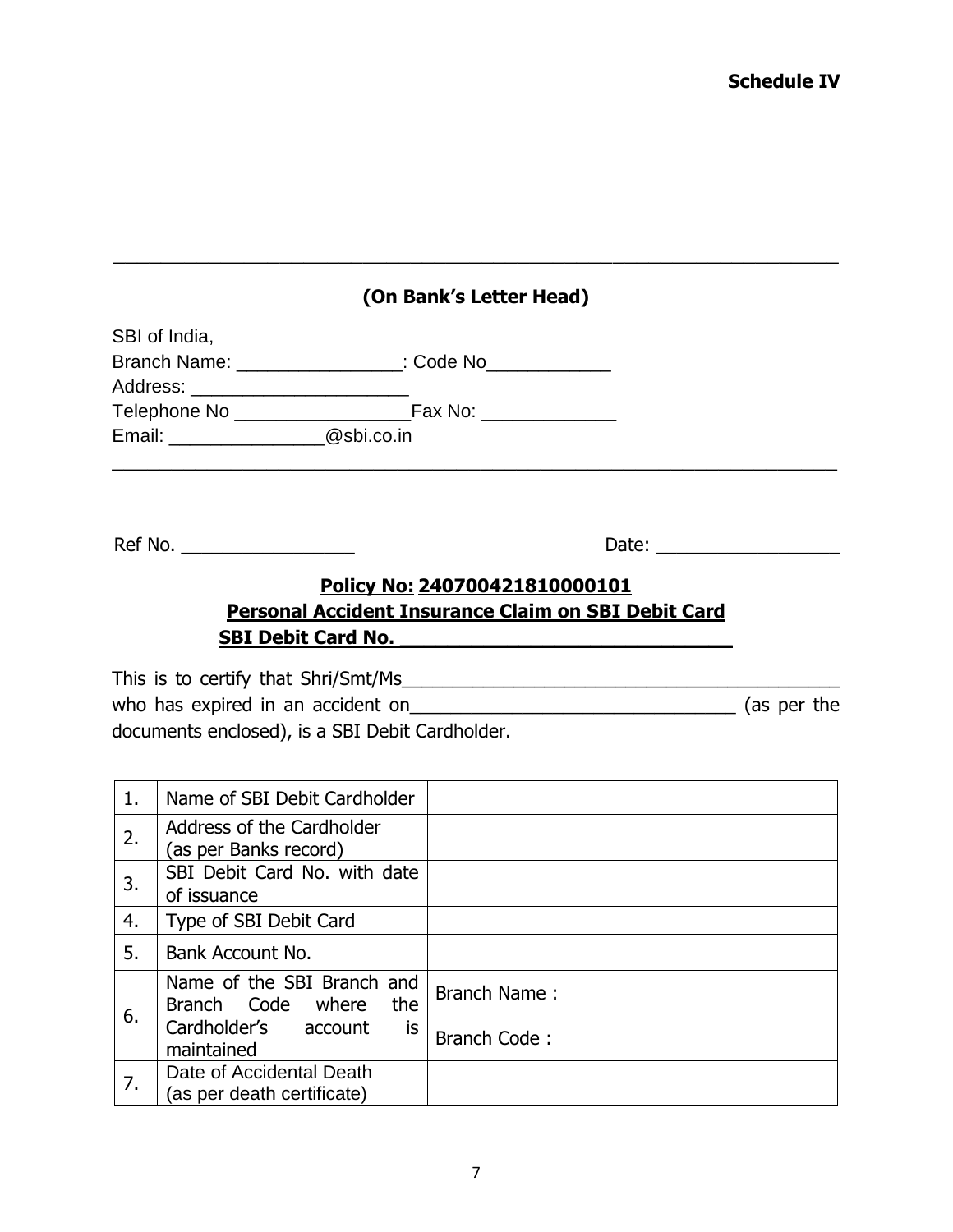| 8.  | Claim amount under Personal<br>Accident<br>Insurance<br>as<br>applicable | Rs. |
|-----|--------------------------------------------------------------------------|-----|
| 9.  | Name of legal heir(s)<br>(as per the affidavit)                          |     |
| 10. | Full Address of legal heir(s)<br>(as per the affidavit)                  |     |

The Bank or its Officers will not be held responsible for the genuineness/ authenticity of other documents like FIR, Death Certificate, Post Mortem report, affidavit etc, being submitted by the claimant (s) to the Insurance Company. It shall be the responsibility of the Insurance Company to ascertain their authenticity. All further correspondence should be made directly between the claimant (s) and the Insurance Company.

The claim settlement will be entirely the responsibility of Insurance Company. All settlements / disputes will be between the claimant (s) and the Insurance Company and the Bank will not be a party to such disputes

> **Signature (Branch Manager/Branch Head)**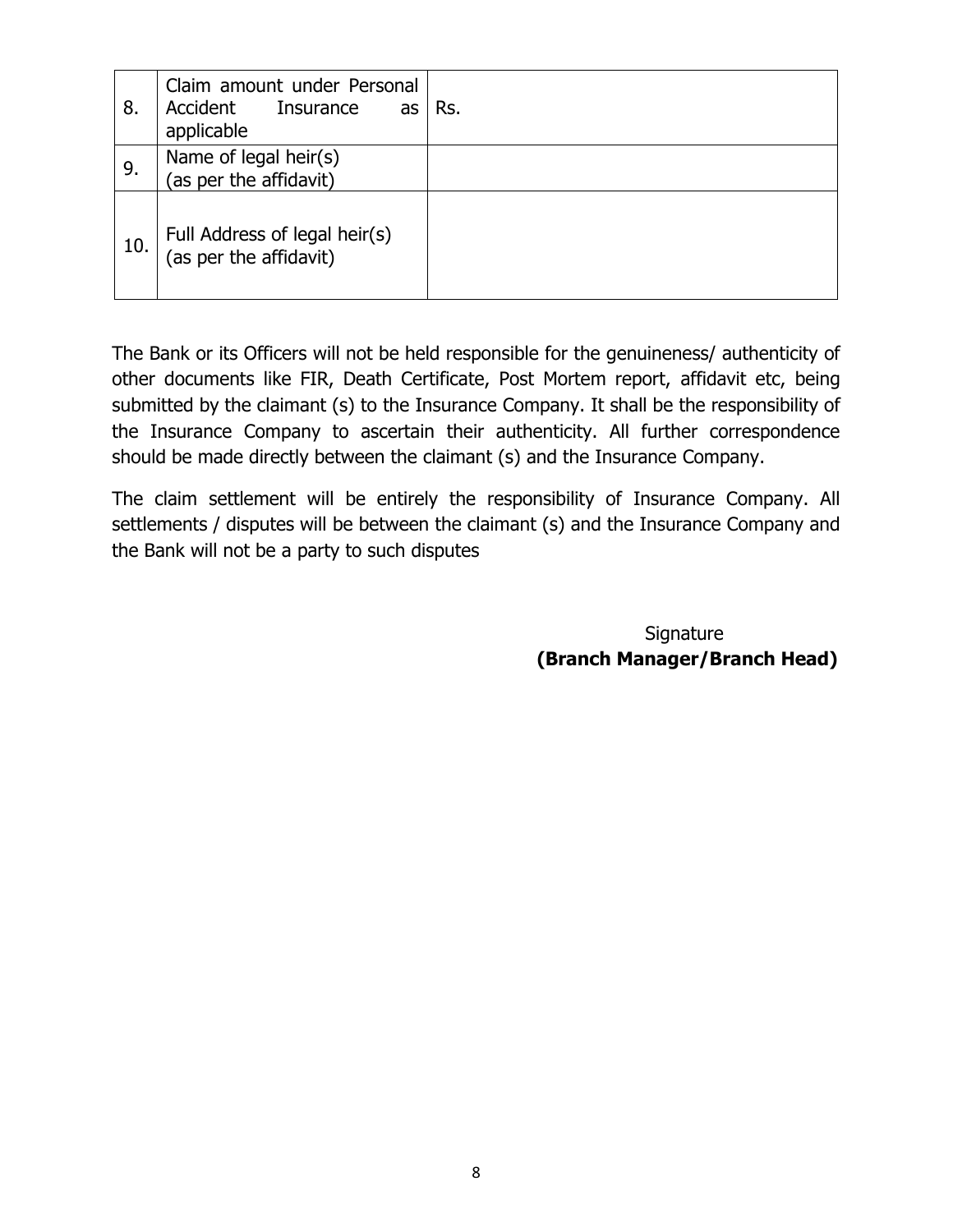Date: \_\_\_\_\_\_\_\_\_\_\_\_\_\_\_\_\_\_\_ Place: \_\_\_\_\_\_\_\_\_\_\_\_\_\_\_\_\_\_

The Senior Divisional Manager, National Insurance Company Limited, DO-XVII, Belapur, Vindhya Commercial Complex, 5th Floor, Plot No. 1, Sector 11, CBD Belapur, Navi Mumbai – 400 614 Tel. 022-2757 5426/2757 9963/2756 0813, Fax: 2757 4342

#### **Bank Account Details:**

| Claimant (s) Name                            |  |
|----------------------------------------------|--|
| Claimant (s)'s Account No                    |  |
| Claimant (s)'s Bank Name                     |  |
| Claimant (s)'s Bank Branch<br><b>Address</b> |  |
| Claimant (s)'s Bank IFSC Code                |  |
| <b>MICR Code</b>                             |  |
| Type of Account                              |  |

Bank Stamp Signature of the Claimant (s):

Date: **Date:** Date: **Date:** Date: **Date: Date: Date: Date: Date: Date: Date: Date: Date: Date: Date: Date: Date: Date: Date: Date: Date: Date: Date: Date: Date: Date: Date: Dat**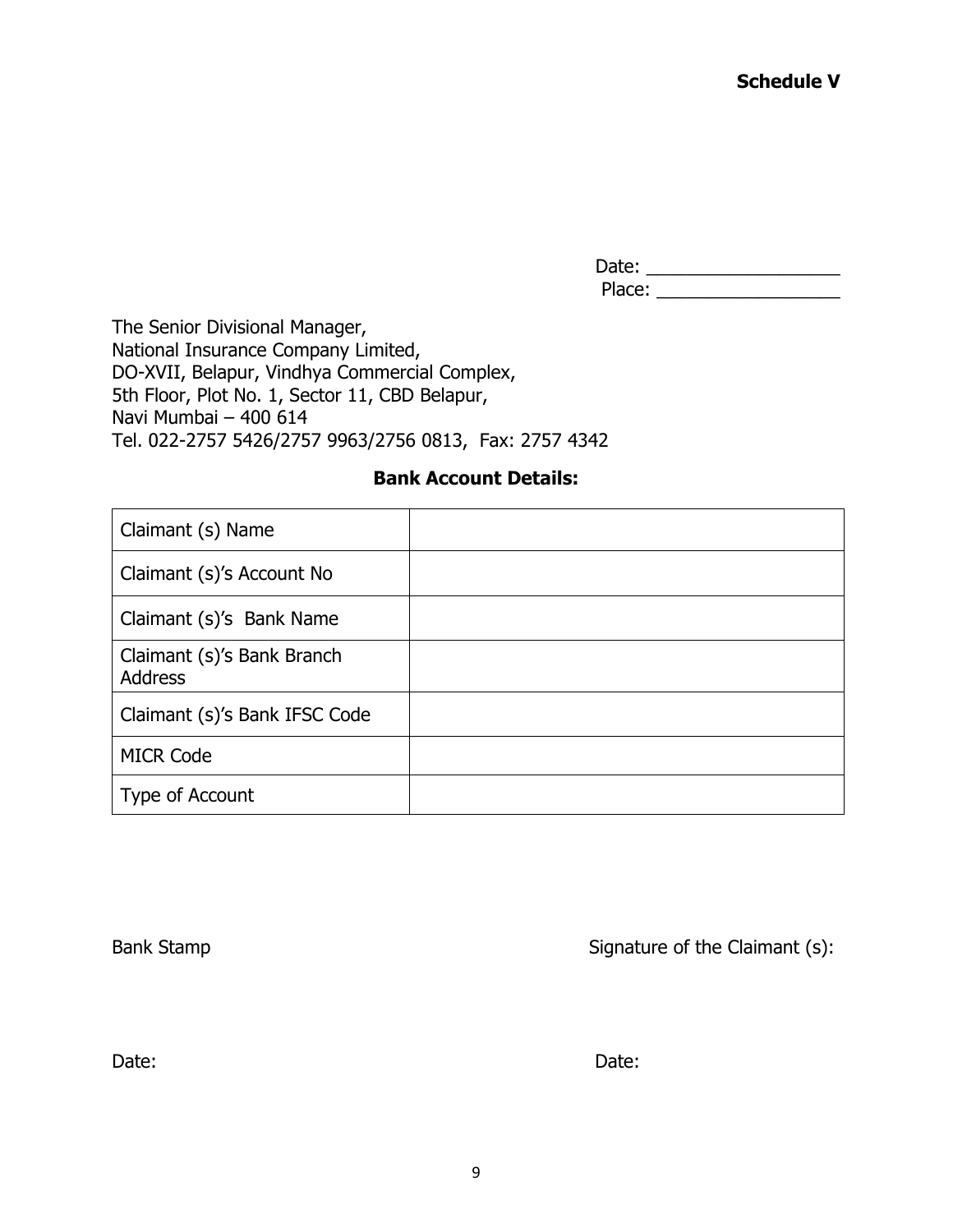#### **Other Terms & Conditions**

- 1) Personal Accidental Insurance: This insurance covers the Debit Cardholder for accidental death only, to the extent as applicable on the type of Debit Card held. This policy covers Accidental Death of the insured person occurred due to any bodily injury solely & directly from accident caused by external violent & visible means.
- 2) This Insurance Cover becomes operational when the Card is used at least once on any channel, viz ATM/PoS/eCom during the last 90 days (**Financial / Non-financial transaction)** from the date of accident.
- 3) In case of Death due to Air Accident, that Insurance Cover will only be available to the Cardholder subject to a condition that the air ticket should have been purchased by using the Debit Card.
- 4) The personal accident cover will be available for the beneficiaries in case of death in terrorist action/naxalite action and it will also cover death of Defence (Army/Navy/Air-Force)/Paramilitary/Police/Indian Coast Guard personnel on/off duty.
- 5) Insurance Company after receipt of the application will initiate the process of claim settlement. The insurance company will acknowledge the claim. All the correspondence related to claim will be directly taken up with the claimant (s) without involving Bank.
- 6) All the settlement/disputes will be between the claimant(s) and the insurance company and the Bank will not be a party to such disputes.
- 7) The claim settlement will be entirely the responsibility of the Insurance Company and Bank will have no liability towards any claim/dispute.
- 8) The insurance Company shall, on receipt of complete set of documents, process the claim. Any requirement/deficiencies in the documents submitted shall be sought within 15 working days of receipt of the claim. All the documents being in order, the Insurance Company will settle the claim within 30 working days from the date of receipt of last document. In case of delay beyond 30 days, the Insurance Company shall pay interest as per the IRDA regulations.
- 9) The claimant(s) has to submit Personal Accident Insurance Intimation Form (intimation letter) within 120 days of the accidental death of the Cardholder through speed post/registered post/courier/by hand.
- 10) The Personal Accident Claim Form duly filled in all respects with necessary document as per check list should be submitted within 120 days thereafter (i.e. period for intimation + claim = 120 days + 120 days = 240 days).
- 11) If the Debit Card holder is having more than one eligible Debit Card issued to him under one or more accounts, only one higher variant of the Debit Card will be considered for the claim purpose.
- 12) All claims where accident has occurred within the period of the policy and death has occurred, both (i) within the period of policy or (ii) after the expiry of policy shall be entertained by the Insurance Company. Further no claims should be rejected on account of delay in intimation of claims/submission of claim documents as per IRDA guidelines.
- 13) The beneficiary on death of eligible Debit Cardholder shall be as follows: